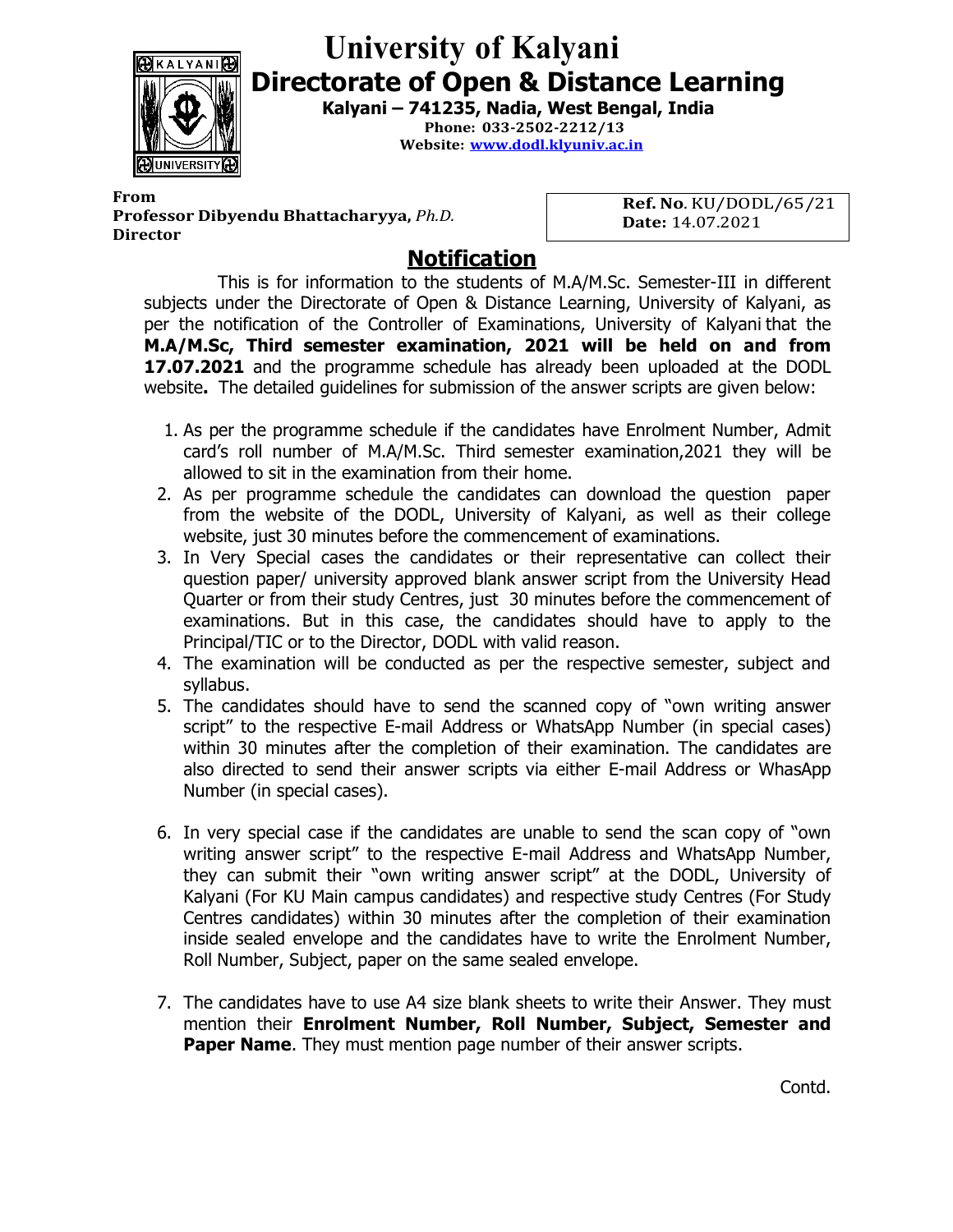- 8. The candidates will try to write appropriate short answer according to the question. The answer must be written by their own hand and language.
- 9. In any circumstance the answer script will not be accepted if the candidates send their answer script to the E-mail Address/WhasApp Number or at the respective study centres after the schedule time and date.
- 10.In case of submitting via Whatsapp, the candidates must write their **Enrolment, Subject and paper code** in separate message to the same Whatsaap Number.

11. The "Subject" of the e-mail will be the Enrolment Number and the Name of the Subject (For example, KU/MA/ENG/0001/19\_ENGLISH). The "name" of the individual PDF(s) will be the paper codes.

> Sd/- Director, DODL University of Kalyani

The list of the subject-wise official E-mail Addresses and WhatsApp Number, where the candidates will submit their Answer Scripts, are given below:

| <b>Subject</b>            | <b>Enrolment No.</b>                                                                                       | <b>E-Mail Address</b>      | <b>WhatsApp</b><br><b>Number</b> |
|---------------------------|------------------------------------------------------------------------------------------------------------|----------------------------|----------------------------------|
| M.A. in<br><b>Bengali</b> | <b>For the Candidates</b><br>of the Study<br><b>Centres in the</b><br>district of Nadia                    | bengali4dodl@klyuniv.ac.in | 7003637349                       |
|                           | For the students<br>of the Study<br><b>Centres in the</b><br>district of<br><b>Murshidabad</b>             | ben2sem4kudodl@gmail.com   | 7908151672                       |
|                           | For the students<br>of KU Main<br><b>Campus</b>                                                            | bengali4dodl@klyuniv.ac.in | 7003637349                       |
| M.A. in<br><b>English</b> | <b>For the Candidates</b><br>of the Study<br><b>Centres in the</b><br>district of Nadia<br>and Murshidabad | english1dodl@klyuniv.ac.in | 9732330662                       |
|                           | For the students<br>of KU Main<br><b>Campus</b>                                                            | english2dodl@klyuniv.ac.in | 9836109521                       |
|                           |                                                                                                            |                            |                                  |